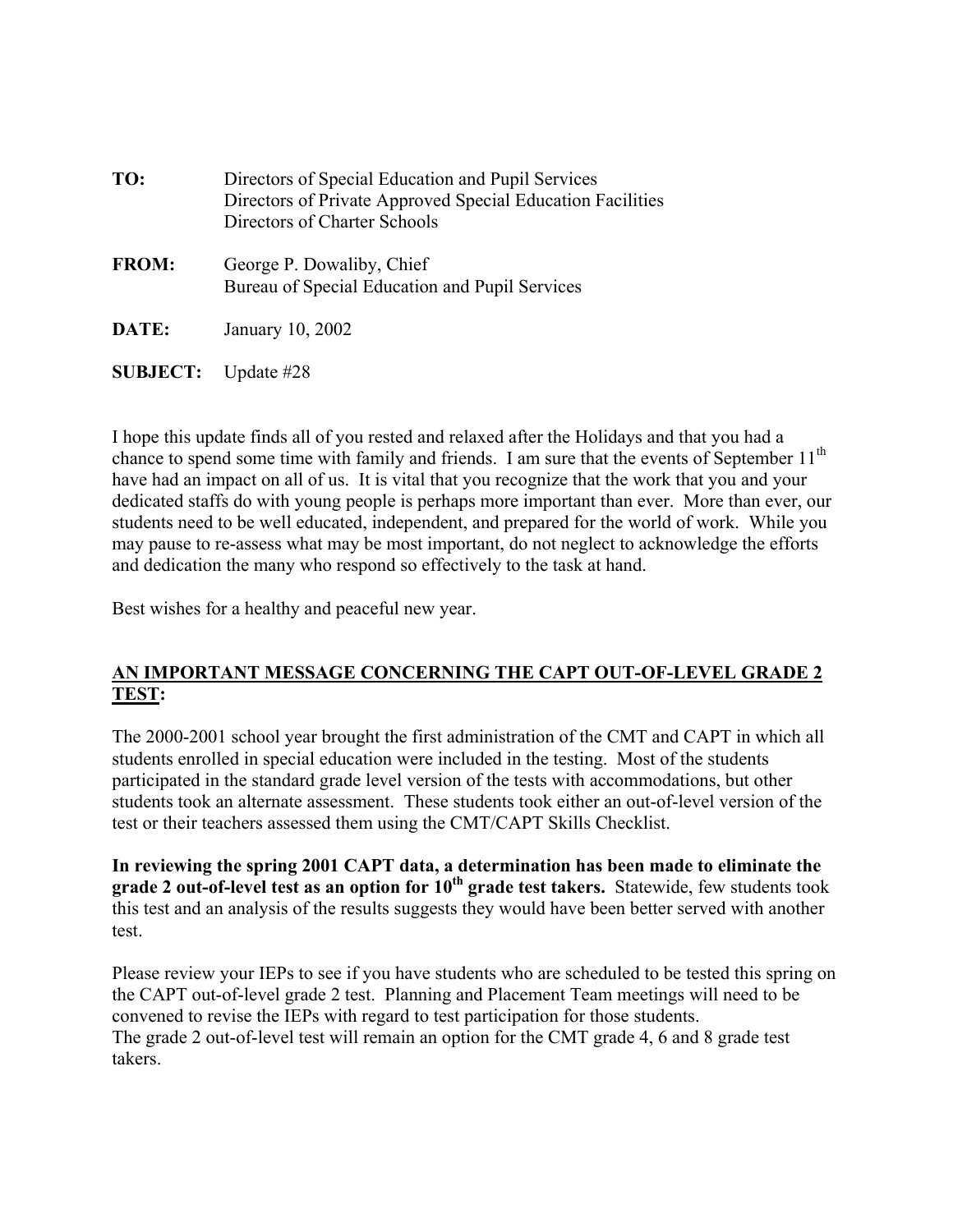# **TRANSITION PLANNING:**

1. The Bureau of Special Education and Pupil Services recently received a federal grant to begin addressing issues identified through its special education self-assessment process conducted from July – December 2000. Several of the issues identified through this process related to the lack of data available on post-school outcomes of youth with disabilities and the current status of transition service provision at the secondary level.

The Bureau has contracted with the University of Connecticut's A.J. Pappanikou Center on Excellence (formerly the U.A.P.) to conduct the following activities:

- A statewide Follow-Up Study on graduates/exiters of special education from the year 2000; and
- A comprehensive Transition Program Status Survey on the provision of transition related services being provided at the secondary level.

I am requesting your full support of these activities, as the information is critical to guide the future direction of the Bureau's activities in the area of planning for the transition to adult life for students with disabilities.

2. The National Center on Secondary Education and Transition has developed an e-news bulletin that is distributed on a monthly basis by email. The e-news contains valuable information on public and private funding sources, transition resources and national transition initiatives. I urge you to encourage your staff responsible for transition planning to subscribe, at no cost, to this important resource. This may be accomplished by registering at the following address:

http://ici.umn.edu/ncset/subscribe.html

3. Copies of Building a Bridge from School to Adult Life for Student with Disabilities (English and Spanish versions) are available on the following websites:

**Department of Education**, under "Special Education": www.state.ct.us/sde/ **Special Education Resource Center (SERC), under "Transition Initiative":** www.serc.rh.edu

Please contact Karen Halliday at (860) 807-2020 or  $\frac{\text{karen.halliday}(\partial \rho)$  state.ct.us if you have any questions.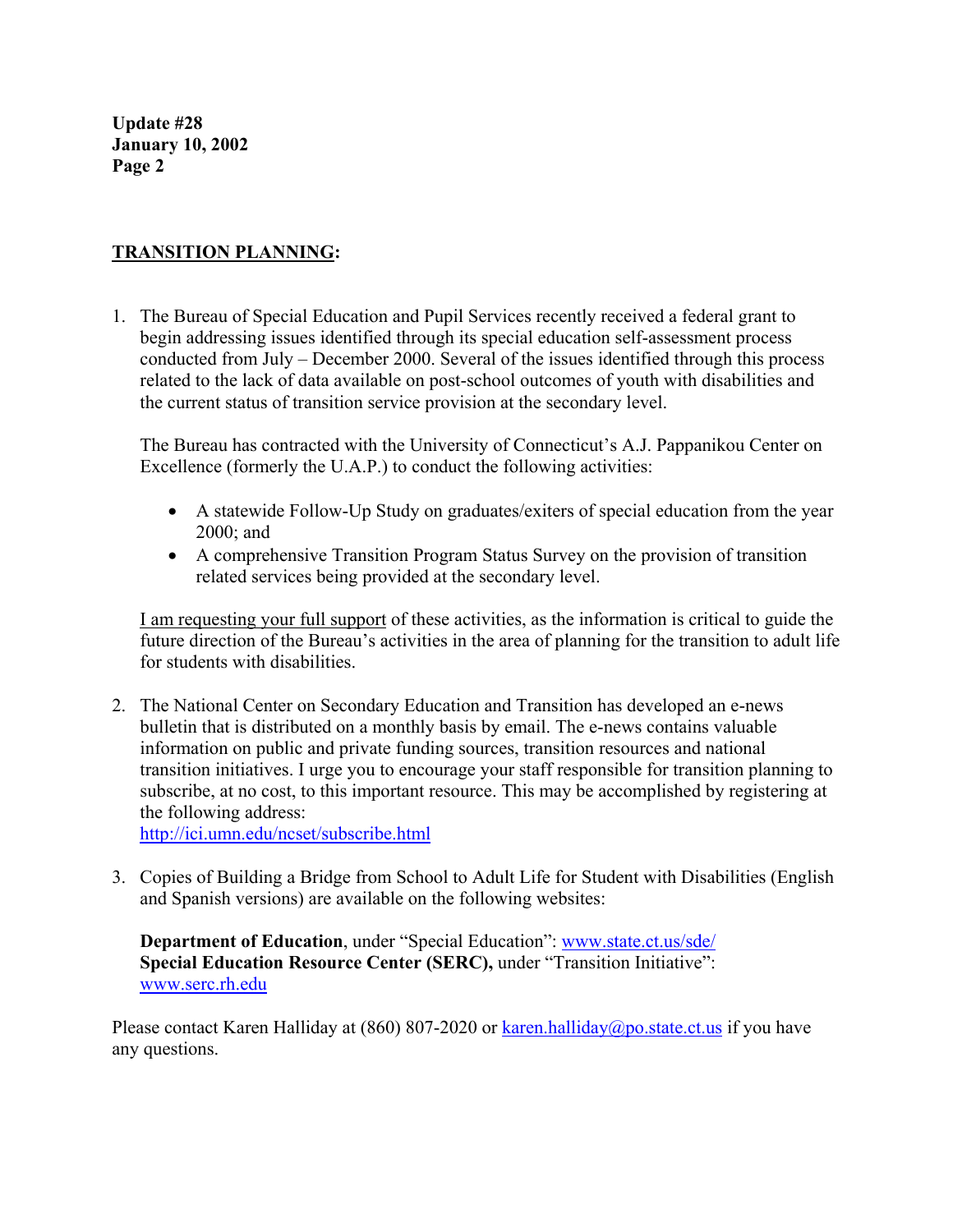## **FREE SCHOOL PRIVILEGES FOR CHILDREN PLACED BY STATE AGENCIES:**

Children placed by state agencies are entitled to receive, from the school district in which they reside as a result of the placement by the state agency, the same free school privileges which are available to the other children who live within the territory of the school district. In other words, each child who enters the territory of a school district because of a state agency placement should be treated in the same manner as any new child who moves into the district's territory. It is discriminatory for a school district to deny accommodations to a child who has been placed within a school district's territory by a state agency merely because the child has been placed by a state agency.

For each child who is eligible for special education services and who has been placed out of home by a state agency, the child's current IEP must be implemented fully upon placement. Unless the child's IEP requires a setting other than a public school, the district where the child is residing as a result of the placement is required to fully implement the child's IEP, including the hiring of any staff that may be necessary to implement the IEP. The school district, which is responsible for ensuring the implementation of the child's IEP, usually, the district in whose territory the child's parent resides, must reimburse the district for the reasonable cost of the IEP services.

In addition, for each such child who has been placed by the Department of Children and Families, the district which is responsible for ensuring the implementation of the child's IEP, usually the district in whose territory the child's parent resides, must convene a planning and placement team meeting within 30 days of the child's placement. A representative of the district in whose territory the child has been placed should be invited to the meeting.

It is solely the discretion of the planning and placement team to determine the appropriate components of an eligible child's education program. A refusal by any district to provide a program and placement as delineated in the child's IEP should be reported to the Bureau for investigation.

# **POSITION STATEMENT ON STUDENT SUPPORT SERVICES:**

If you have not already done so, I encourage you to review the enclosed Position Statement on Student Support Services adopted by the State Board of Education in May 2001, and disseminate it to administrators and staff in your district. The position statement describes how support services specialists can most effectively serve students (i.e., all students), by providing an array of valuable services with particular emphasis upon preventative approaches. The position statement can be found on the SDE website (exact location: http://www.state.ct.us/sde/board/stusuptserv.pdf).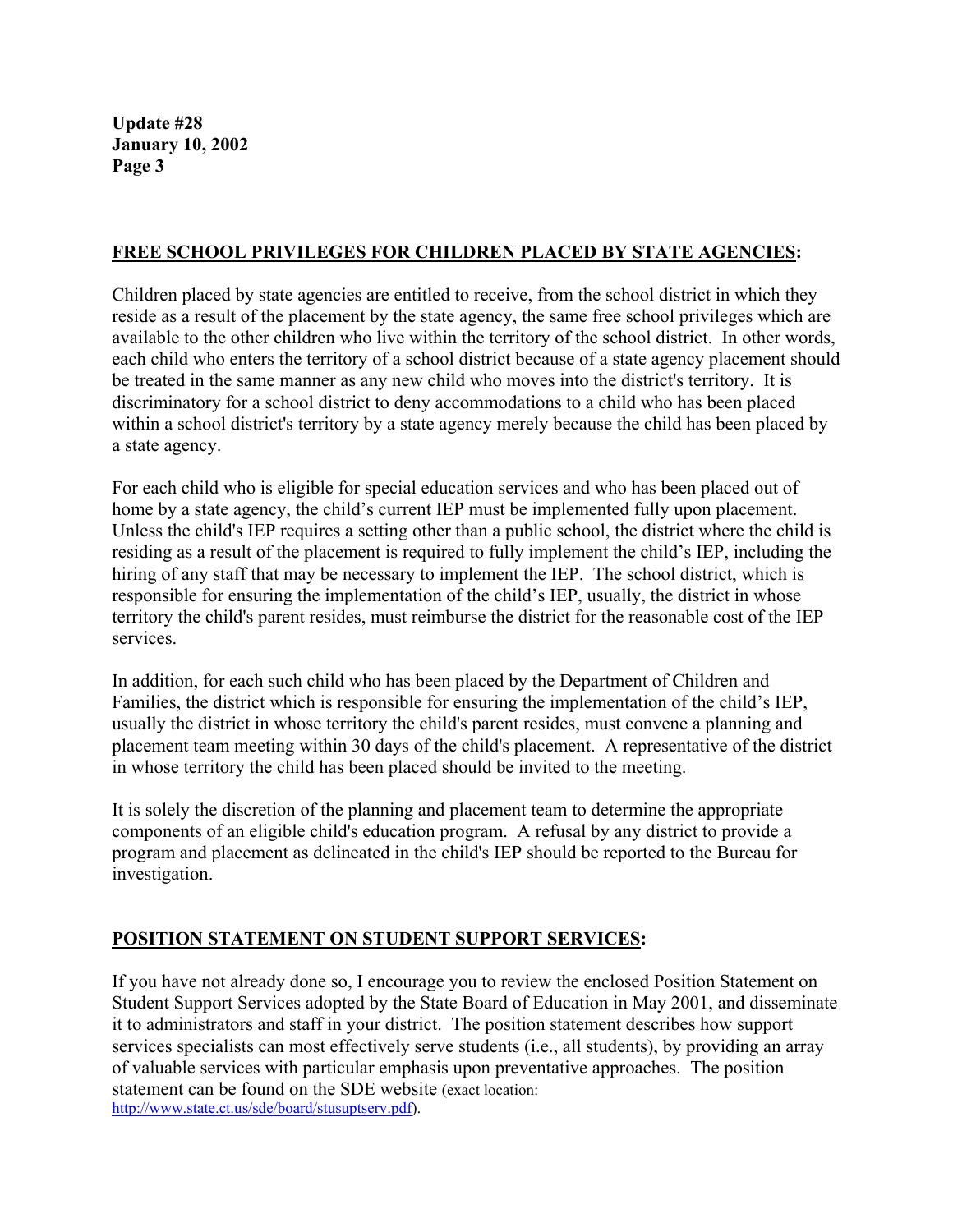#### **FOR DISTRICTS IN THE ACES REGION THAT WILL UNDERGO SPECIAL EDUCATION PROGRAM REVIEWS IN SCHOOL YEAR 2002-2003:**

# PROPORTIONATE EXPENDITURE REQUIREMENT FOR ELIGIBLE PARENTALLY PLACED NONPUBLIC SCHOOL STUDENTS

In school year 2002-2003, districts in the ACES region will undergo special education program reviews. As one component of those reviews, each district's obligation to expend a proportionate level of funding for the benefit of eligible students parentally placed in nonpublic schools will be examined. Proportionate expenditures made in the current school year (2001-2002) will be examined.

Therefore, in anticipation of the examination of the proportionate expenditure requirement, districts in the ACES region are advised to determine the extent of their current financial responsibility towards eligible nonpublic school students. An appropriate time to do that is immediately subsequent to reporting their December 2001 PC-ISSIS child count to the department, since accurate child count data is needed to determine the proportionate expenditure level required. Districts should then ensure they meet the proportionate expenditure requirement during the 2001-2002 school year in order to be in a position to document that expenditure during the special education program review to be conducted in school year 2002-2003.

Questions relating to this issue can be directed to Patrick Shaughnessy at (860) 807-2036.

## REQUESTING GRANT FUNDING FROM THE DEPARTMENT

On several occasions you have been reminded that districts need to request grant funding on a monthly basis, through use of the ED-111 form. However, two cautions regarding the use of the ED-111 form need to be emphasized. They are as follows: (1) In any one month, a district should be requesting only the amount of funding it will need for the subsequent month's grant expenditures and (2) When grant funding is received by a district, it should be expended on grant purposes and not accumulated at the district level. These practices are in accordance with federal regulations and education department policies.

If a district utilizes an ED-111 form and requests a level of grant funding which appears to exceed what might be anticipated for a month's activity, personnel at the Division of Grants Management will call the appropriate program manager and request them to investigate the request. During that investigation, the total payment of grant funding to all districts for that month might be delayed. Therefore, districts are reminded to request only the level of grant funding they anticipate they will need to meet the subsequent month's expenditures.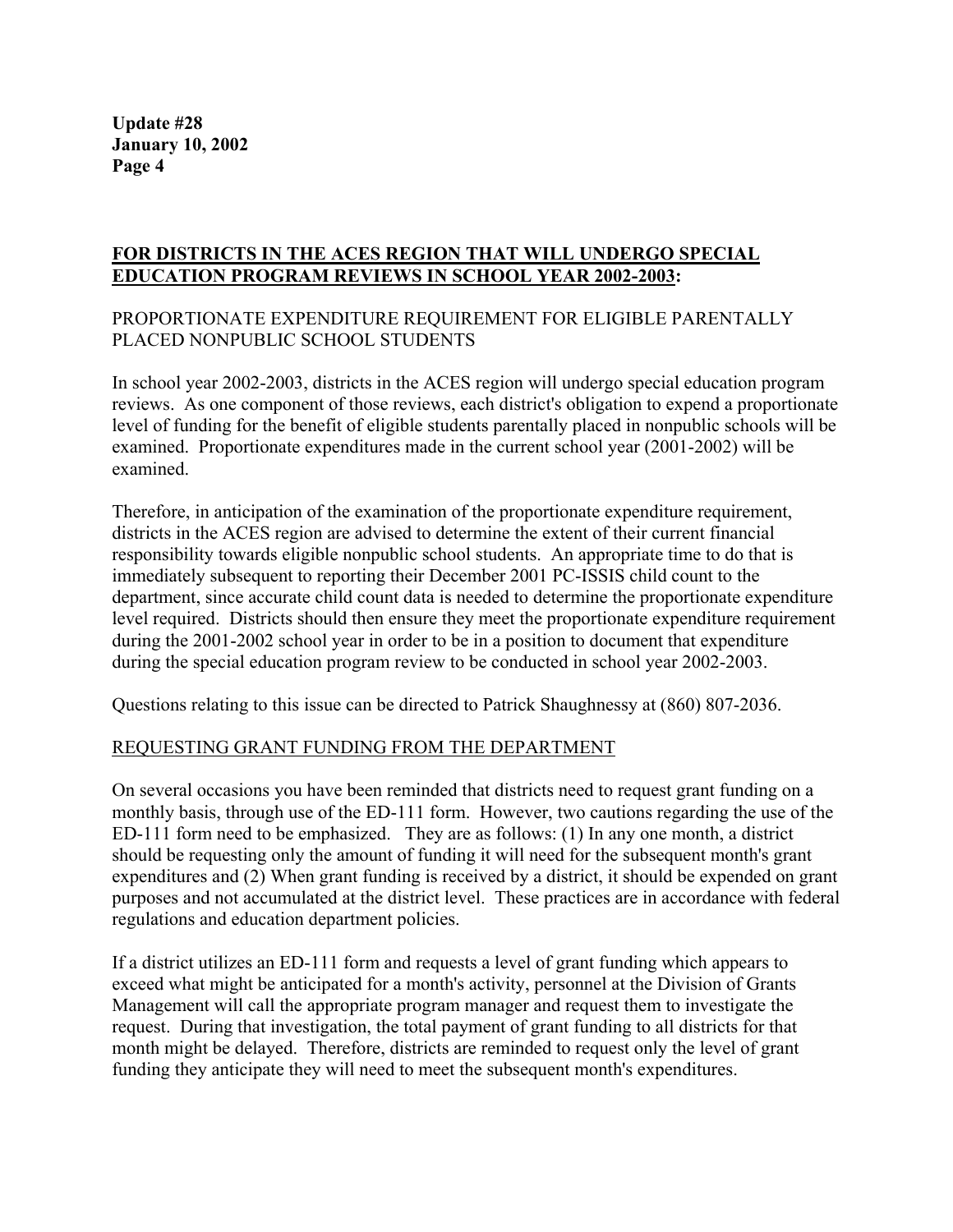You are encouraged to discuss this process with your district's business officer to ensure that the flow of grant funding is administered in accordance with established parameters.

## REQUEST FOR PROGRAM/BUDGET AMENDMENTS

When making a request for a program/budget amendment to an IDEA-Part B grant please be sure to do the following:

- 1. Include a copy of the revised grant budget (the entire budget) showing a specific entry for each line item in the revised budget you wish to have funded; and
- 2. Enclosed a written rationale for the revision(s) you are requesting.

Note: When requesting the purchase of additional items of equipment (line item 700 Property), you are reminded that only items of student instructional equipment and items of assistive technology are generally being approved in the current year. When requesting the purchase of additional items of equipment, itemize those items, together with their cost.

# **EXTENDED SCHOOL YEAR SERVICES:**

A clarification note regarding the provision of extended school year services is necessary at this time. Parents are reporting to the Bureau that some school districts limit the analysis of a child's eligibility for extended school year services to a regression/recoupment criterion. This is not a correct application of the June 1, 1996 memo distributed to school districts or of the current case law that addresses this issue. See for example, Reusch v. Fountain, 21 IDELR 1107 (1994)\*. There are both regression and nonregression factors which must be considered in determining whether or not a child may be eligible for extended school year services. They are:

- The nature or severity of the student's disability (nonregression);
- The student is likely to lose critical skills or fail to recover these skills within a reasonable time as compared to typical students (regression/recoupment);
- The student's progress in the areas of learning crucial to attaining self-sufficiency and independence from caretakers (nonregression);
- The student's stereotypic, ritualistic, aggressive or self-injurious interfering behaviors prevent the student from receiving some educational benefit from the program during the school year (nonregression); or
- Other special circumstances identified by the IEP team such as: the ability of the student to interact with other non-disabled students; the areas of the student's curriculum that need continuous attention; the student's vocational needs; or the availability of alternative resources.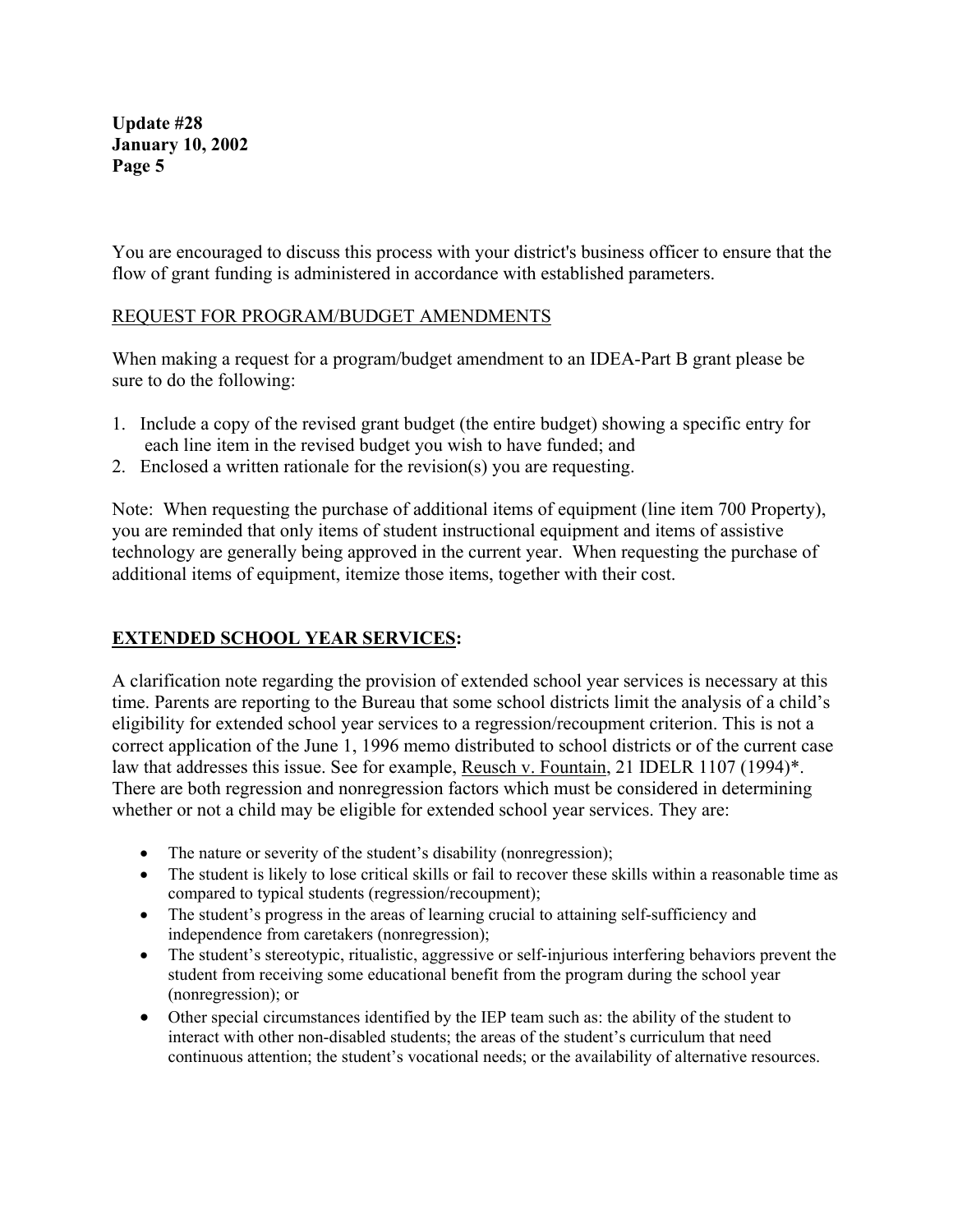The provision of extended school year services is the exception and not the rule for students receiving special education and related services. Extended school year means services provided beyond the length of the regular school year as described in the IEP and is provided at no cost to the parents. Eligibility for ESY must be determined each year for individual students who may be eligible to receive these services.

The determination of whether or not a child will be eligible for an extended school year program and the content and location of the program are generally discussed at the annual review for the child. This should be done early enough and a program of services offered to allow sufficient time for any dispute regarding the provision of the services to be resolved before the start of the extended school year program. All parents should be advised of the availability of extended school year services for eligible children in any parent or student manual, or other description of services provided by the district to parents. The Bureau has a District brochure on the provision of extended school year services that we would be happy to share with you.

In summary, it is important to remember that both regression and nonregression criteria should be reviewed to determine a child's eligibility for services and that discussions regarding a child's eligibility for ESY and what that program should look like should take place early enough to allow any dispute to be resolved before the beginning of the ESY program.

If you have any questions, please contact Theresa C. DeFrancis at (860) 807-2018. \*Reusch is out of the District Court in Maryland. Although the findings and decision of the court are not binding in Connecticut, it is illustrative of the questions the courts are asking about extended school year services and raises some important issues for our consideration. A copy is available from the Bureau.

# **SIGNTEL: ADVANCED COMMUNICATION TECHNOLOGY FOR THE HEARING AND THE DEAF**

Signtel, Inc. contacted the Bureau with information about its product, the Signtel Interpreter. When Signtel contacted the Bureau about its product, the Bureau informed Signtel that it does not endorse or promote a specific technology or methodology for any aspect of special education service delivery. The Bureau does like to keep school districts informed of new technology when it becomes available. To that end, the Bureau did provide Signtel with names and addresses of contacts in each school district. Once again, the Bureau is not endorsing or promoting the use of the Signtel Interpreter. If you have any questions, please contact John Purdy at (860) 807-2033.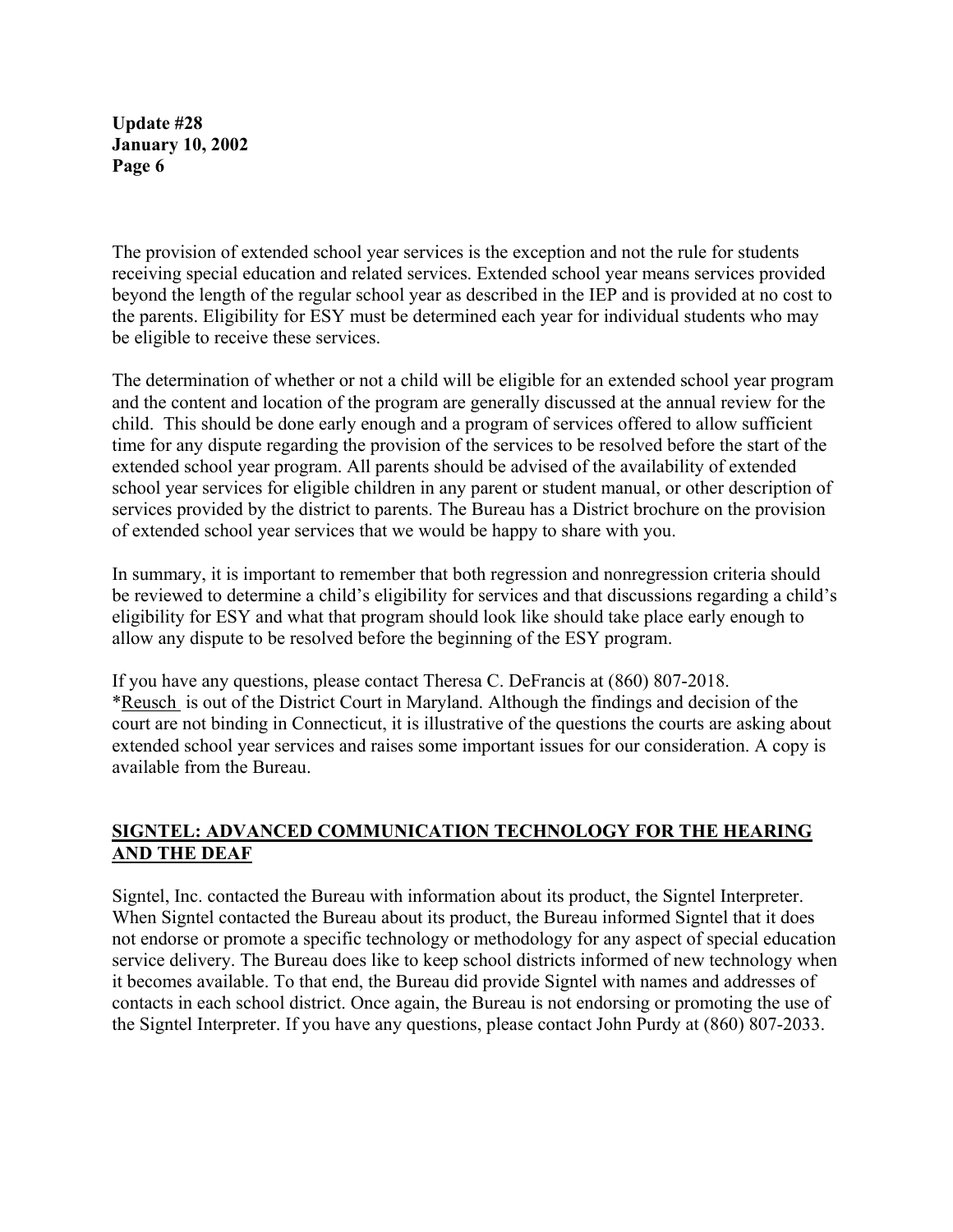## **ASSISTIVE TECHNOLOGY (AT) RESOURCES**

Georgia's and Wisconsin's AT project websites are excellent sources for help in addressing IDEA's requirement to consider AT when developing, reviewing or revising IEPs. Georgia's site is at http://www.gpat.org. Click on "Assistive Technology Resources" and when you access that page, click on GPAT Resources. The consideration checklist and INTECH modifications for supporting participation in typical classroom activities look particularly useful. Wisconsin's AT initiative site is at http://www.wati.org. Of special note are the best practices documents, materials and forms for addressing a youngster's need for AT. Other sites are Closing the Gap at http://www.closingthegap.com and UCONN's AT training Center at http://www.at.uconn.edu/info.htm.

## **SERC/BEST PROGRAM FOR EXEMPLARY PROFESSIONALS IN SPECIAL EDUCATION**

Enclosed is a brochure and application material for the SERC/BEST 2002 Summer Institute. SERC and the BEST Program are offering a unique training opportunity for exemplary special educators to participate in a training program that provides professional development related to supporting beginning teachers and Connecticut's standards for teaching and student learning. Please support and distribute the brochure and application material to qualified special educators in your school district. If you have any questions please call Sharon Fuller, Bureau of Evaluation and Educator Standards at 860-713-6814, Michelle LeBrun-Griffin, SERC at 860-632-1485, extension 321 or Roger D. Frant, Bureau of Special Education and Pupil Services at 860-807- 2027.

## **DIRECTORY OF PUPIL SERVICES SUPERVISORS**

The Bureau is compiling directory information of persons, other than directors of pupil services or special education, who serve as supervisors or coordinators of pupil services disciplines (i.e., counseling, speech/language, school psychology, school social work). If someone other than the director serves as supervisor, coordinator, or administrative lead for any of these areas, please complete and return the enclosed form.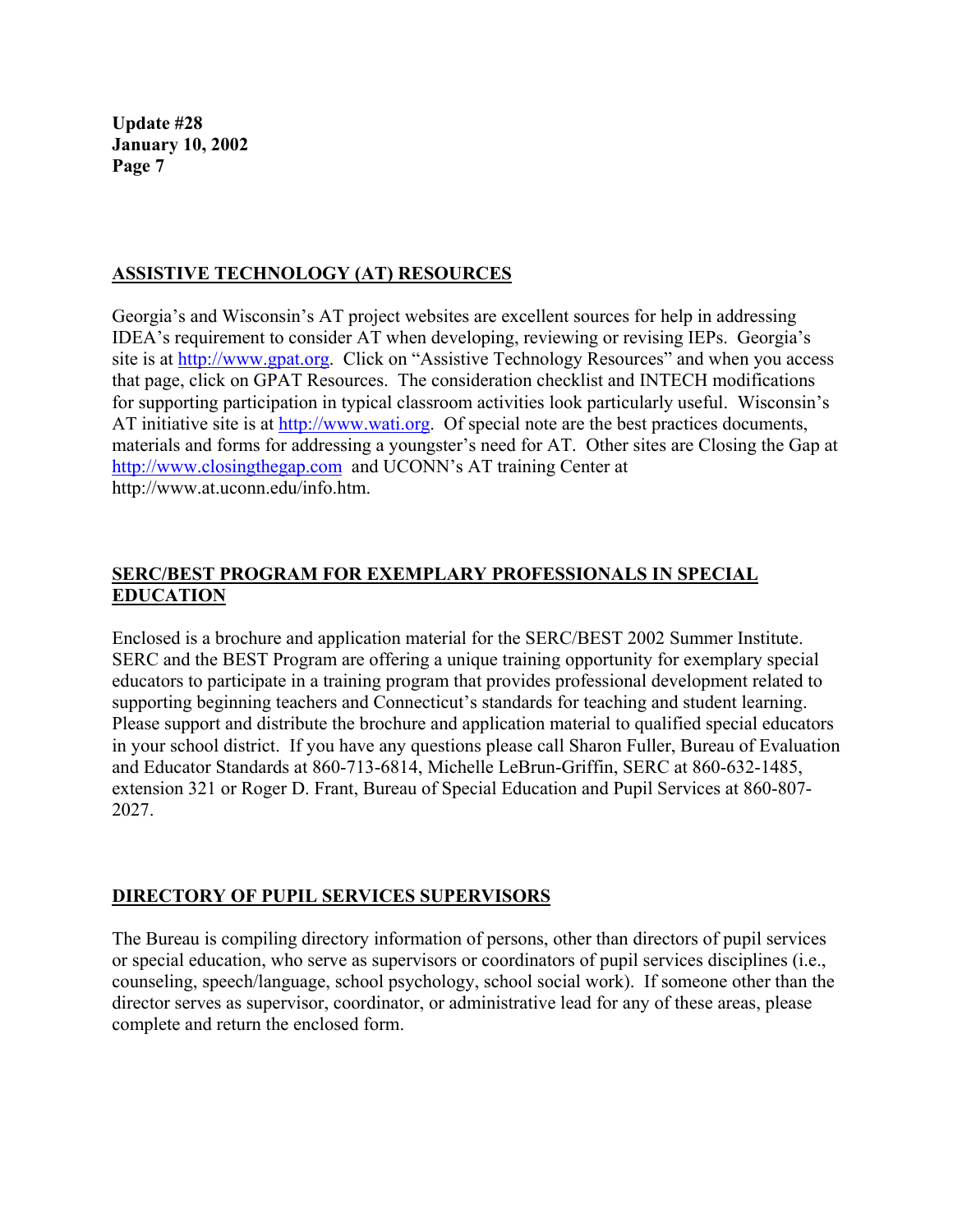## **CIRCULAR LETTER C-12 ON P.A. 01-124 (RECOMMENDATIONS FOR AND REFUSAL OF THE USE OF PSYCHOTROPIC DRUGS BY CHILDREN**

Circular letter C-12 has just been issued by Commissioner Sergi to address implications of Public Act 01-124 Concerning Recommendations For and Refusal of the Use of Psychotropic Drugs by Children (see enclosed). This state law requires local and regional boards of education to adopt and implement policies prohibiting any school personnel from recommending the use of psychotropic drugs for any child. Boards of Education should review the policies adopted to date to insure that they are consistent with current requirements. The circular letter should, at a minimum, be distributed to all special educators, school health and mental health professionals, and administrators who serve on Planning and Placement Teams.

Local and regional boards of education, regional educational services centers and private approved schools are encouraged to incorporate the following recommendations into policies and procedures related to P.A. 01-124:

- Emphasis on the prohibitions on school personnel from recommending psychotropic drugs;
- Identification of the school medical advisor and school nurse as school medical staff;
- Procedures for school personnel to communicate with school medical staff and/or school mental health staff in a professionally responsible manner regarding behavioral or emotional concerns that may require a recommendation for a medical evaluation;
- Procedures for school medical staff and school mental health staff to communicate regarding a child's behavioral health needs with possible implications for medical evaluation;
- Procedures whereby school staff recommend to parents that they pursue a medical evaluation to address a child's needs; and
- Procedures for obtaining proper consent from the parent or guardian to communicate with a medical provider or practitioner outside the school who is not a school employee.

## **IDENTIFICATION OF OTHER HEALTH IMPAIRMENT/AD(H)D BY PLANNING AND PLACEMENT TEAMS**

The recent passage of Public Act 01-124 Concerning Recommendations For and Refusal of the Use of Psychotropic Drugs by Children has generated questions about whether a Planning and Placement Team (PPT) can identify a student as qualifying for special education and related services under the category of other health impairment (OHI) as a result of a diagnosis of  $AD(H)D$ .